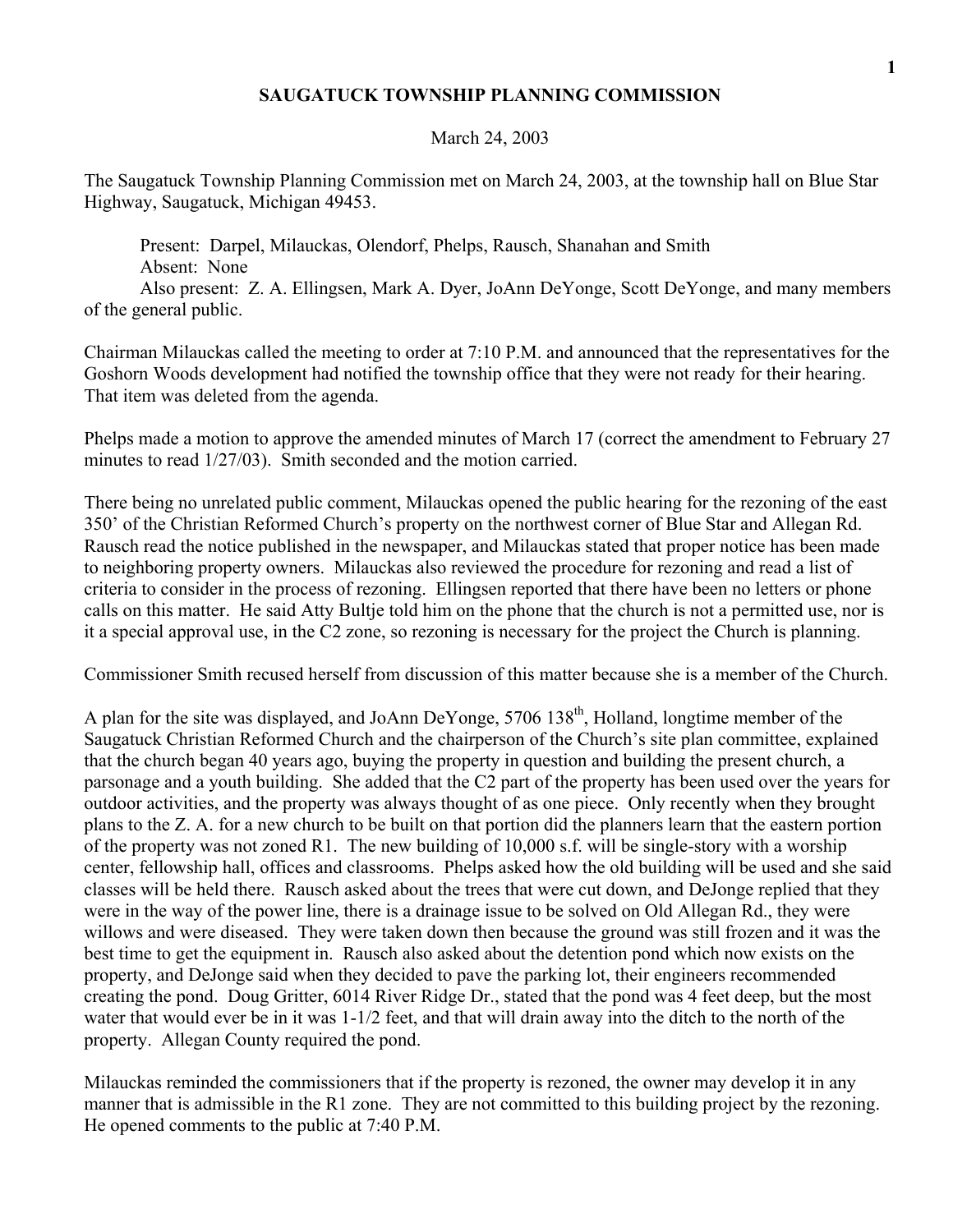Sue Kurrasch, 904 Allegan, asked if rezoning was really necessary since it is in a mixed-use overlay district, and Milauckas responded that the attorney has said it is. The new building will be mostly on the C2 portion.

Ben Ebling, 213 Maple, wondered what the plans are for the remains of the wooded area separating the Church property from his. Scott DeJonge, 3161 Jennifer, Hamilton, replied that there are no plans to take out any more trees, except for a few right around the building site for access by fire equipment.

Nick Cappelletti, 6594 Allegan, asked about the site plan review, and Milauckas replied that it will not be a public hearing but the public could attend and make comments anyway. Cappelletti also wanted to know if it was all right to ask questions about the landscaping plans at this hearing. Milauckas said he thought it was premature at this point. Cappelletti wondered what precedent this rezoning might set in regards to his own property. Milauckas said each rezoning request would be considered on a case-by-case basis.

Olendorf wondered if in the rezoning request, a tree inventory could be required, but Milauckas said that would be a site plan issue.

Rosalie Yaksic, 6597 Old Allegan, right next door to the Church, wondered where churches are allowed, and Ellingsen said everywhere except the Commercial Zone. She stated that the parking lot is 10 feet from her property line. She was concerned about the new blacktop, lighting, green space, and traffic.

Liz Engel, 2496 Lakeshore Dr., suggested that rezoning to R1 would be better for everyone than the possible uses on the property in C2.

Kurrasch said she was concerned about the disjointed look of the buildings, wondered if they could be unified somehow, to blend into the character of the neighborhood. She wondered if there would be landscaping and hoped signage would be attractive, no roll-out signs or banners.

Steve Townsend, 3488 64<sup>th</sup> St., asked if a traffic light or 4-way stop might be created at the intersection because of this rezoning, and Milauckas said he did not know, but it would be the Allegan County Road Commission which would decide.

Milauckas asked about the driveways, and DeJonge replied they would not change: two to the church off Allegan Rd., one to the parsonage off Maple, none to Blue Star Hwy.

Engel was concerned about the additional number of people to frequent the site and the detention pond's potential danger to children. Scott DeJonge replied that a fence has been considered, and JoAnn explained that there would not be children on the site everyday during the week as there had been when there was a day-care facility on the site.

Doug Gritter wondered when the 350' of Commercial Zone was created, and Ellingsen said 1984. He asked when the Mixed-use Overlay District was created, and Milauckas answered 1998. He wondered if anyone from the church came to the meetings, was it a mistake to change something which had been there for a long time. Milauckas stated that some of the property owners were grandfathered if the use was non-conforming, and Ellingsen pointed out that the only church buildings on the property are in the R1 zone. Gritter continued that the church does want to fit into the neighborhood, and the proposed new building will be very "Saugatucky." He stated that there is an 18' drop from Maple to Blue Star, and efforts are being made to correct the drainage over Allegan Rd.

Ellingsen reported that churches were a permitted use in the Zoning Ordinance before 1998.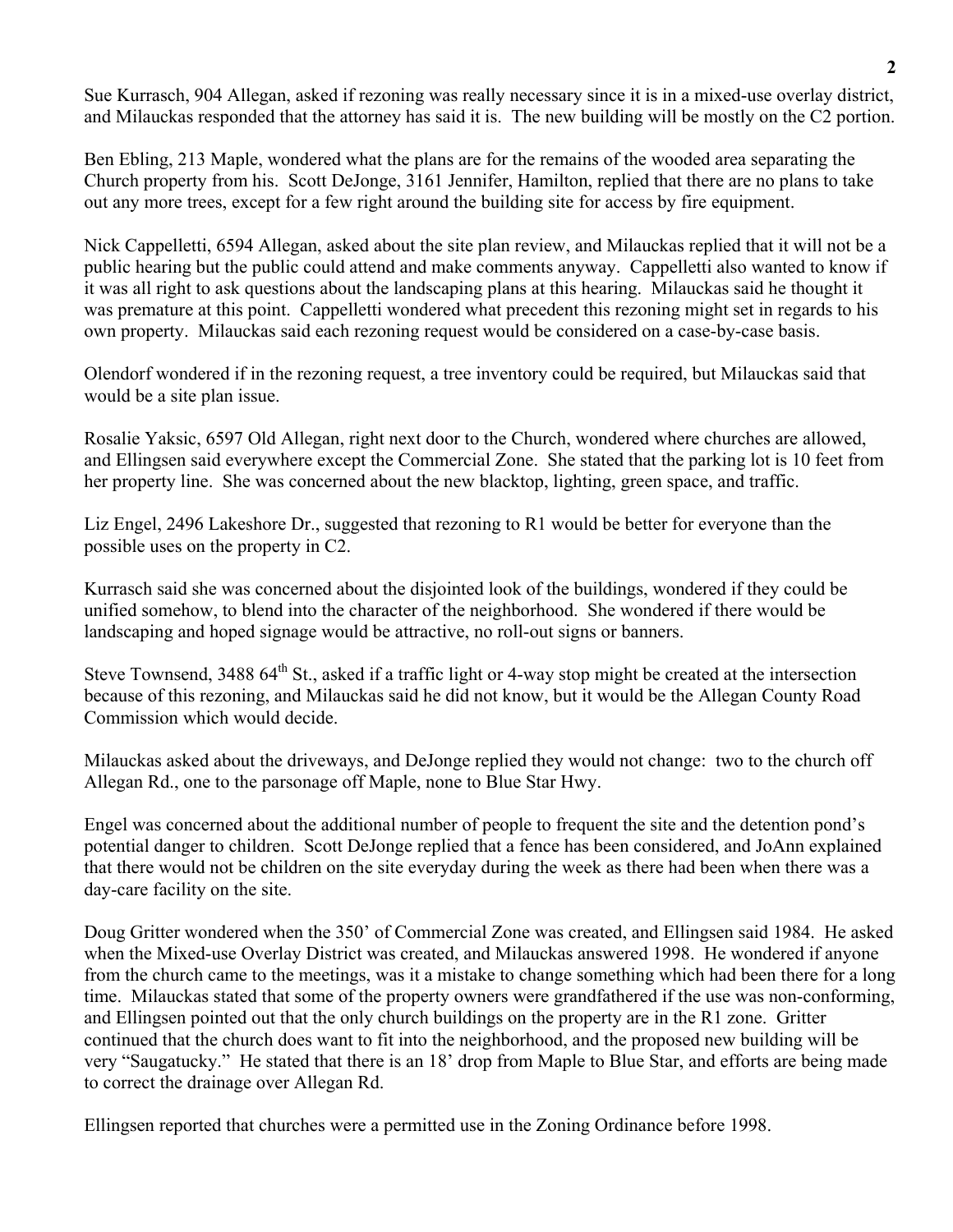Olendorf moved to close the public portion of the meeting, and Phelps seconded. The motion passed.

Olendorf asked DeJonge if there could be an alternate site for this new church if the rezoning is denied, and she answered, "No." She agreed there were a lot of things the church just went ahead and did without consulting anyone, including the neighbors. Shanahan urged the representatives of the church to communicate with the neighbors. This is the only church in the township jurisdiction. There is no specific reference to this area in the Master Plan. The intersection is not generally commercially developed, and this site would not lend itself very well to commercial development because of its low grade level and wetland. It is served by public water and sewer. It was determined that the rezoning to R 1 would not be inconsistent if other intersections with Blue Star were also rezoned; for instance, 134<sup>th</sup> and Bradley.

Olendorf made a motion, supported by Phelps, to approve the rezoning to R 1 of the east 350 feet of parcel 0320-010-045-00 belonging to the Saugatuck Christian Reformed Church because (1)the existing properties in the neighborhood are of like nature, (2)the church may not have participated in the decision to delete church uses from the commercial district in 1998, (3)it is not inconsistent with the Master Plan, and (4)after having reviewed all criteria for determination, Commissioners have found nothing contrary. The roll call produced a unanimously affirmative vote of those actively participating. Smith did not vote.

After a brief recess, the meeting resumed at 9:00 P.M. for a public hearing on the request of Mark A. Dyer, 2525 Blue Star Hwy., to construct an artist's studio with retail sales and classes as a home occupation within a 32X40 foot detached pole building on residential property in A-1, for which he needs a SAU, and to erect a larger sign than is allowed in Sec. 5.16A-1C2 near the ROW, instead of on the building. Smith rejoined the panel and read the notice published in the newspaper. Milauckas stated that proper notice has been sent to the neighbors.

Dyer explained that the dog kennel, which has been on the property for some time, is situated on the other end of the house from which he wants to erect the new building, and is operated by his partner. He said presently his studio use of some of the rooms in the house on the side where the dogs are is not working well. He added that a sign on the building would never be seen from the road, so he would like to put a large one on the south end of the property. There is a large one on the north end for the dog kennel.

Milauckas opened the hearing to public comment, and Jim Searing, 6787 Old Garden Rd., clarified that this would be a second sign and there would be retail sales of the artist's work. He was concerned that the area not become predominantly commercial because of the problem with the gas station's application for Exit 34.

Fred Hamlin, 6803 Dale Ct., was in favor of an artist's studio because it would not generate any more traffic and the additional sign did not bother him.

Cappelletti asked if it was a home occupation now. Ellingsen said "Yes." He further asked if there is an Ordinance which treats parking, signage, retail sales, etc., in home occupations. Milauckas provided him with the recently amended Ordinance.

Ed Gray, Fennville, vouched for Mark Dyer's work. Heather Barton, 190 Union St., also praised him.

There being no further public comments, Shanahan made a motion, supported by Phelps, to close the public portion. The motion carried.

Darpel took issue with two signs, two businesses, a home, two structures on the same piece of property and what kind of precedence might be set. He wondered about the landscaping and also thought the three garage doors and barn-look was not esthetically pleasing, but Dyer said he wanted to build something in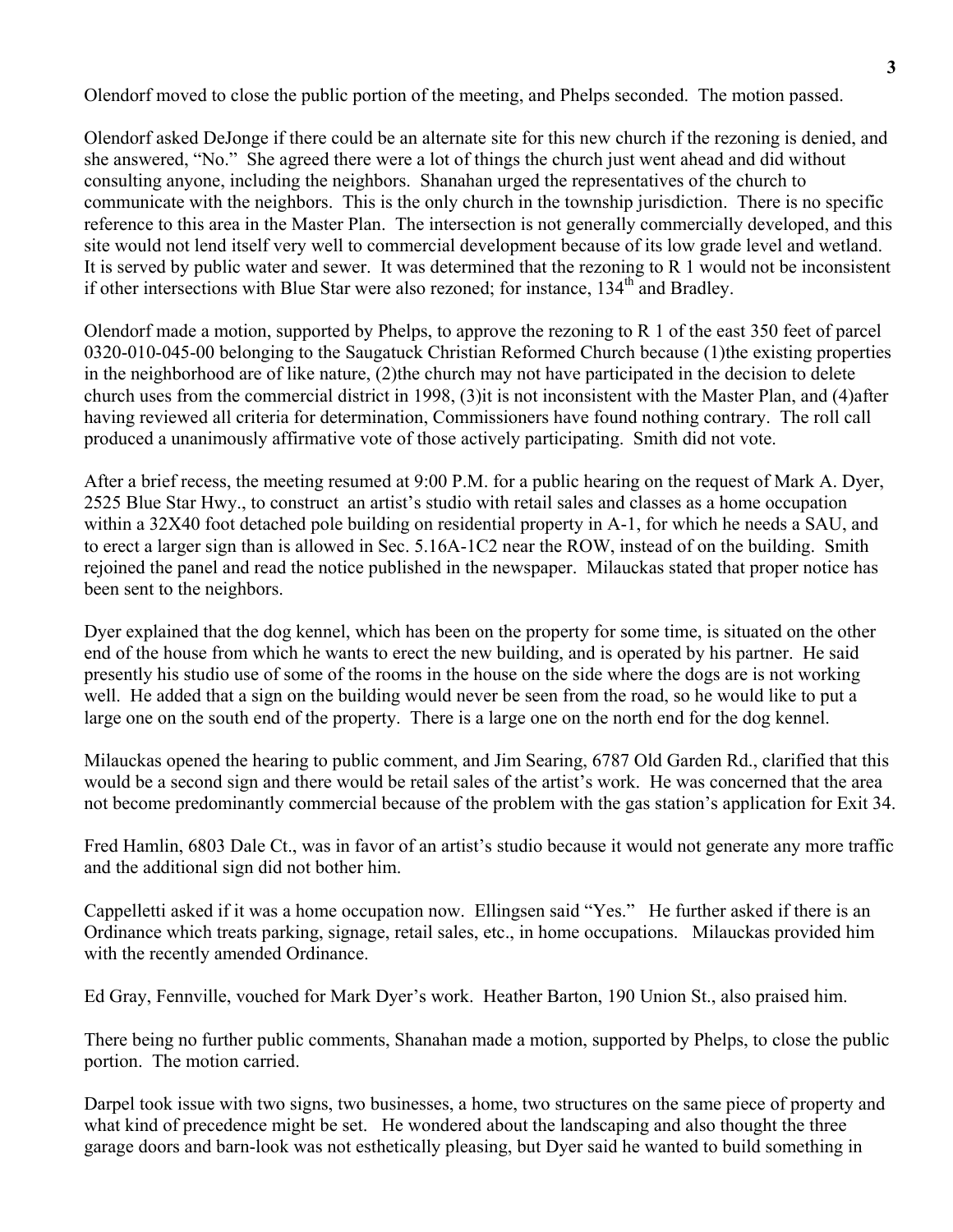keeping with the house and the rural nature of the neighborhood. Dyer added that he was open to suggestions, however.

Smith reviewed the parking spaces needed, and Dyer said he did not anticipate need for more that 8-10.

Olendorf complimented Dyer on the clean-up of the property and sign, but he questioned the nonconforming use with the kennel, additional commercial property in an area where there have been problems already, and wondered what happens if the property is sold. Classes might produce lots more traffic. Why the need for two signs? Attach to the one already there. Dyer said he didn't know the property was nonconforming when he bought it. Ellingsen said it would need SAU if the kennel were expanded.

Milauckas tried to clarify what the objections might be and suggested size: 1280 s.f. detached. Ellingsen said if that size addition were attached to the house, there would be no need for SAU. Shanahan pointed out that it might be a cost issue, but Dyer said he really wanted to separate his occupation from the kennel. Milauckas wondered why the proposed project is not simply a retail business, rather than a home occupation, because of its size. The traffic compounded by the kennel was discussed, but the kennel operator/partner, Tim Diephouse, maintained that dogs stay for an average of 2 1/2 weeks so do not generate a lot of traffic, even though he has 40 pens.

Phelps made a motion to table Dyer's SAU and sign requests until the April 28 meeting. Olendorf seconded and it carried. Phelps asked Dyer to consult the Fire Chief about requirements for the suggested uses before he came back.

Milauckas made a motion to set a public hearing for the Zoning Ordinance part of the Code of Ordinances for the next regular meeting April 28. Shanahan seconded, and the motion carried. Ellingsen will notice the meeting.

The subject of the Paint Ball operation taking place in and around the old Valleau Brass Works was discussed, and Ellingsen said he can formally cite the owners, Brinks Trust, because of the mess, a possible dangerous situation, and commercial activity in I-1. In the meantime, he said the neighbors could call the police when they think dangerous activity is going on. Phelps said he could ask the Fire Chief about the life-safety code aspect. There was no response to a letter sent February 20 by Ellingsen.

Darpel said he thought during the OxBow site plan review, the Commissioners were adamant about stressing the traffic problems and the need for a shuttle service, but it did not show up in the minutes of February 27.

Milauckas said Sisson can be present at the special meeting on April 21 to continue with R-3 amendments. He also brought up the fact that the Ordinance does not have a foot-candle limit for exterior sites.

Meeting adjourned at 10:20 P.M. The next meeting is a special meeting at 7:00 P.M. on April 21. The next regular meeting is April 28 at 7:00 P.M.

 $\_$  , and the contribution of the contribution of  $\mathcal{L}_\mathcal{A}$  , and the contribution of  $\mathcal{L}_\mathcal{A}$ 

Betty A. White, Recording Secretary Lissa Smith, Secretary